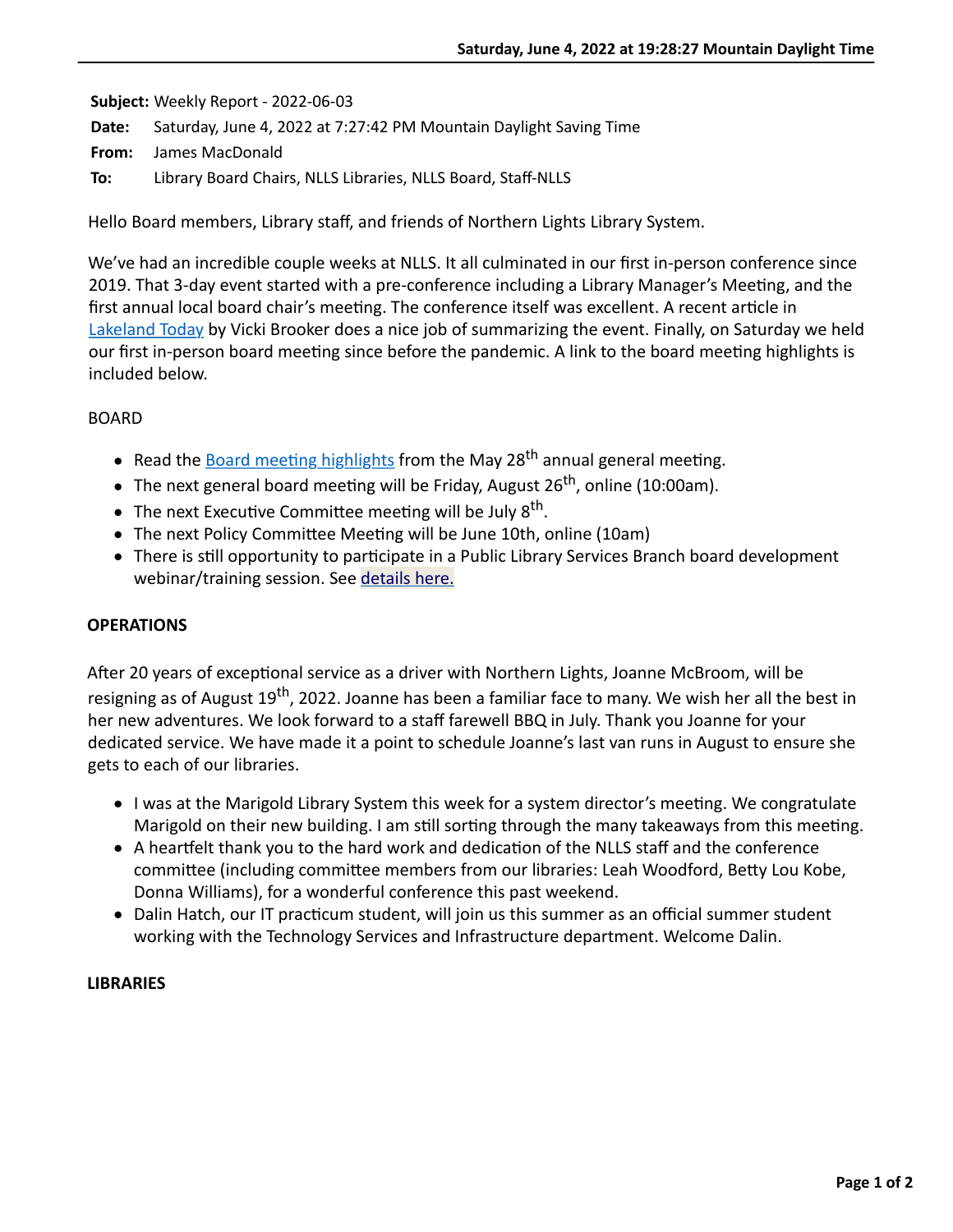- I enjoyed visits with the library boards for St. Paul County and Vegreville library this week.
- Tenant consolidation moves forward at a steady pace. Tim continues to send regular updates to our libraries. We are focused on getting through our school-housed publics before the end of the school year.

# **EXECUTIVE COMMITTEE MEMBERS**

| <b>NAME</b>             | <b>ZONE</b>    | <b>EMAIL</b>                     | <b>PHONE NUMI</b> |
|-------------------------|----------------|----------------------------------|-------------------|
| Vicky Lefebvre          | Zone 2 - Chair | gillesvicky74@gmail.com          | 780-573-1926      |
| Curtis Schoepp (ML)     | Zone 1         | curtisschoepp@gmail.com          | 780-220-4897      |
| Larry Tiedemann         | Zone 1         | casperti@telus.net               | 780-975-0508      |
| Barb Smith (ML)         | Zone 1         | bsmith@boylealberta.com          | 780-213-0099      |
| <b>Maxine Fodness</b>   | Zone 2         | mfodness@county.stpaul.ab.ca     | 780-645-4778      |
| Matthew McLennan        | Zone 3         | mmclennan@sturgeoncounty.ca      | 780-974-4713      |
| Dwayne Spicer           | Zone 3         | dspicer@redwater.ca              | 780-942-3519      |
| Jennifer Anheliger (ML) | Zone 3         | jennifer.anheliger@morinville.ca | 780-340-7296      |
| Leslie Cusack           | Zone 4         | div7@county24.com                | 780-787-0600      |
| Josh Crick (ML)         | Zone 2         | jcrick@md.bonnyville.ab.ca       | 780-545-5961      |

ML = Member at Large

## **Zones**

| Zone 1                    | Zone 2                  | Zone 3                 | Zone 4                                   |
|---------------------------|-------------------------|------------------------|------------------------------------------|
| Athabasca County          | City of Cold Lake       | <b>Beaver County</b>   | County of Minburn<br>County of Vermilion |
| S.V. of Bondiss           | County of St. Paul      | Lamont County          | River                                    |
| S.V. of Sunset Beach      | County of Two Hills     | <b>Sturgeon County</b> | M.D. of Wainwright                       |
| S.V. of Island Lake       | <b>Fishing Lake</b>     | Town of Bon Accord     | Town of Vegreville                       |
| S.V. of Island Lake South | Frog Lake               | Town of Bruderheim     | Town of Vermilion                        |
| S.V. of Mewatha Beach     | Lac La Biche County     | Town of Gibbons        | Town of Wainwright                       |
| S.V. of West Baptiste     | M.D. of Bonnyville      | Town of Lamont         | Village of Chauvin                       |
| S.V. of Whispering Hills  | S.V. of Pelican Narrows | Town of Morinville     | Village of Edgerton                      |
| <b>Smoky Lake County</b>  | Town of Bonnyville      | Town of Mundare        | Village of Innisfree                     |
| <b>Thorhild County</b>    | Town of Elk Point       | Town of Redwater       | Village of Irma                          |
| Town of Athabasca         | Town of St. Paul        | Town of Tofield        | Village of Kitscoty                      |
| Town of Smoky Lake        | Town of Two Hills       | Town of Viking         | <b>Village of Mannville</b>              |
| Village of Boyle          | Village of Myrnam       | Village of Andrew      | Village of Marwayne                      |
| Village of Vilna          |                         | Village of Holden      | Village of Paradise Valley               |
| Village of Waskatenau     |                         | Village of Ryley       |                                          |

If you have questions, concerns, compliments please direct them to the Executive Board representative for your zone.